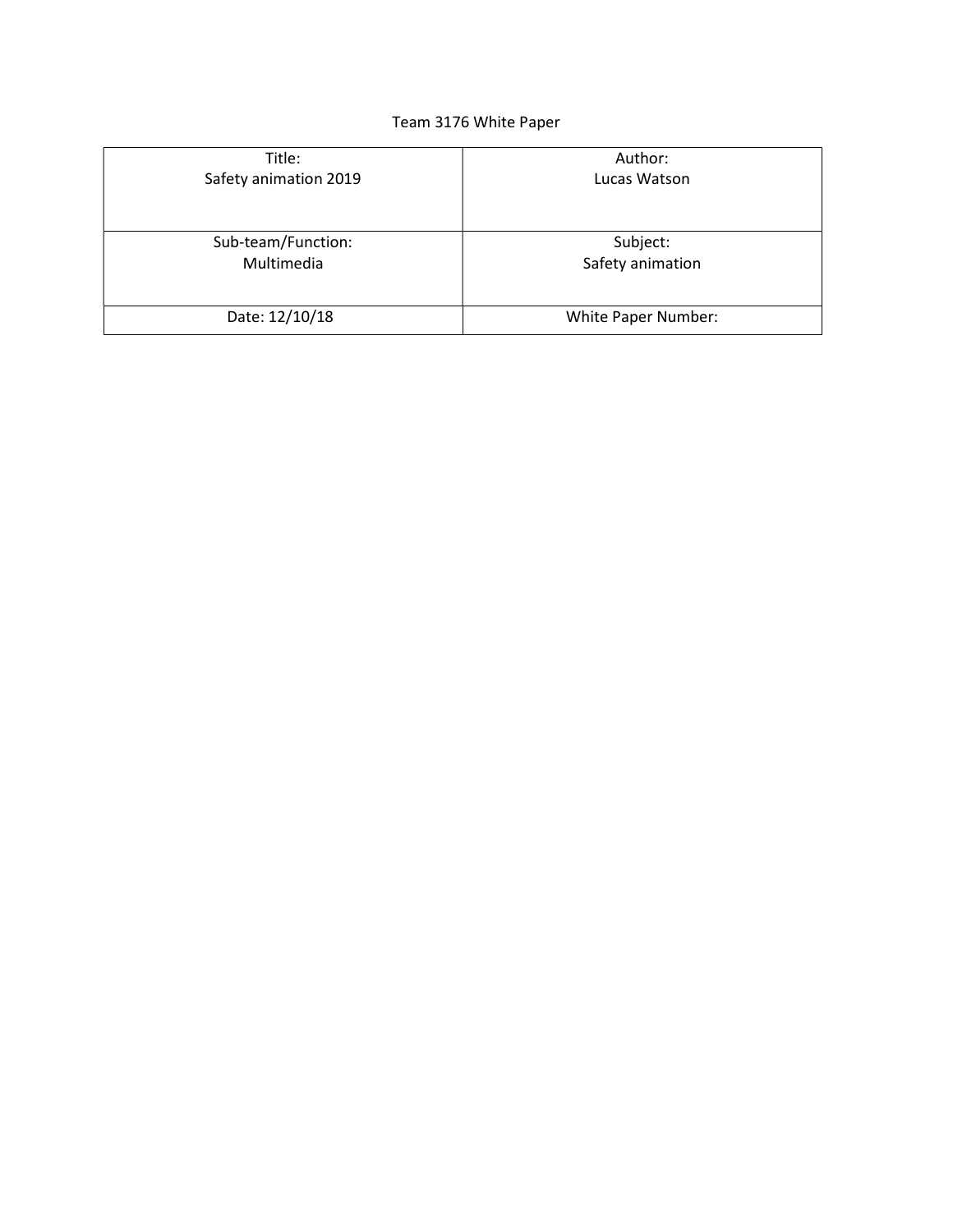

I learned that making it on a phone is difficult for lots of people to work on it because the screen is small. It would have been better had we done it on a tablet. The app that we were using is not on the computer which is why we were using a phone. We had a lot of ideas for

the animation when we did the story boards. With a time limit of forty seconds, we could not use all of the ideas. So when we did it we tried to pick the best but also comical ideas. When we did it we had to keep in mind of how long the introduction and credits would take. We just had to make sure that we used copy right free music and no last names. When you make ANY animation I learned that you should be aware of ALL requirements we made it then had to go back and change it a few times which was not easy, and all because we kept leaving out requirements such as no last names.